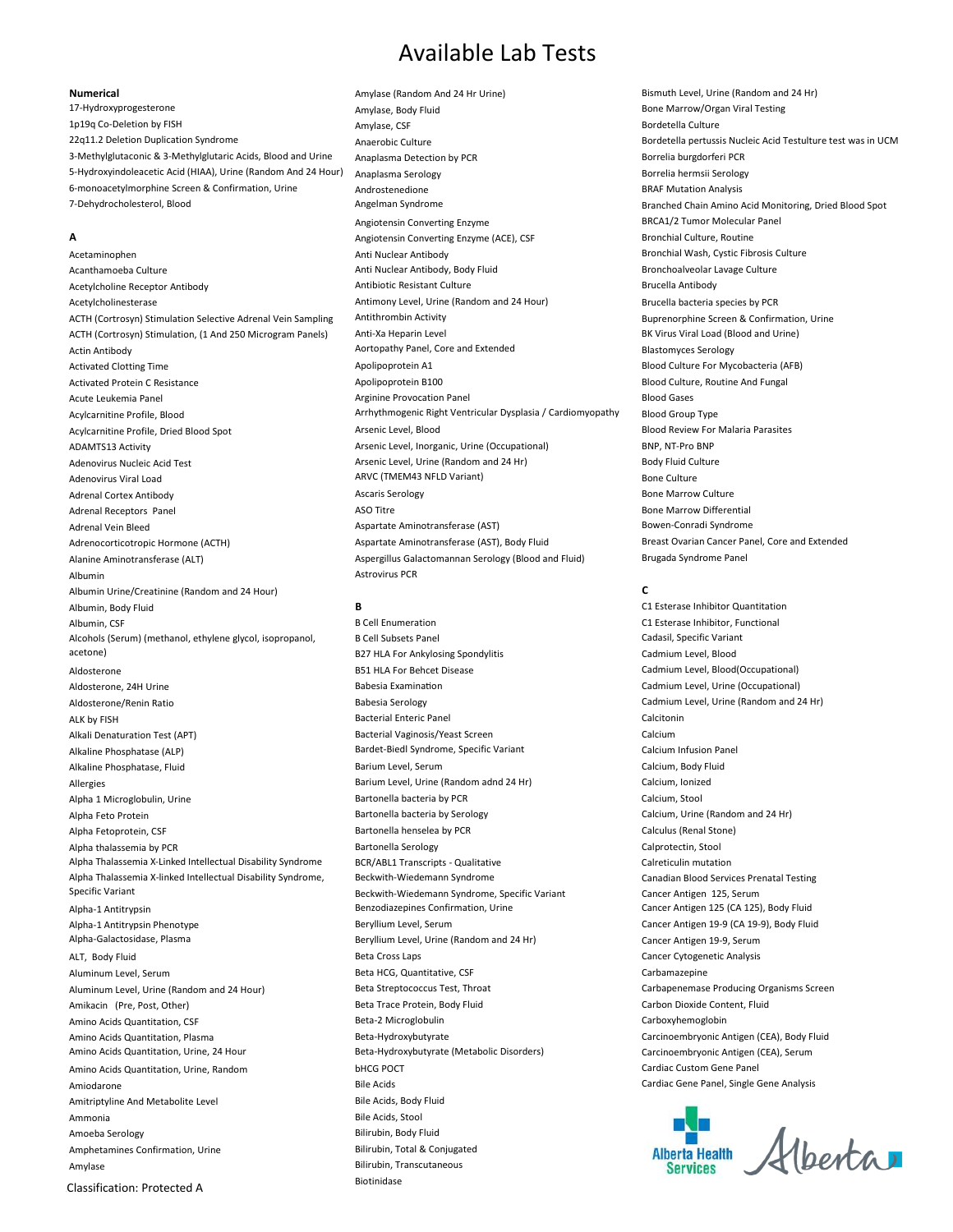Cardiac Panel Specific Variant Combined Pituitary Hormone Deficiency, Specific Variant Cytomegalovirus Viral Load Carfentanil Screen & Confirmation, Urine Complement (C3) Carnitine, Total and Free; Blood and Urine Complement (C4) Complement (C4) D Carotene, Serum Complete Blood Count, Fetus D-dimer Catecholamine-Induced Polymorphic Ventricular Tachycardia And Pediatric) and the state of the Dengue Virus Serology Catecholamines, Urine, Random And 24 Hour Congenital Adrenal Hyperplasia (CYP21A2,CYP11B1) Dentatorubral-Pallidoluysian Atrophy Cat-Eye Syndrome Congenital Adrenal Hyperplasia, Specific Variant Desipramine Level Catheter Tip Culture Congenital Central Hypoventilation Syndrome Desmopressin Stimulation Panel CBC and Differential Congenital Central Hypoventilation Syndrome, Specific Variant Device Culture CBC No Differential Congenital Stationary Night Blindness Dexamethasone Suppression Test CD34 Count Connective Tissue Disorder Panel, Single Gene and Specific Variant DHEA-S CD4 Count Copper Level, Serum Digoxin CEBPA Gene Mutation Screening The Copper Level, Urine (Random and 24 Hr) Diphenhydramine Screen & Confirmation, Urine Centromere B Antibody Copy Number Variation Analysis Diphtheria Antitoxin Cerebral Cavernous Malformation Panel Cord Cord Blood Testing, Post Natal Cavernous Malformation Panel Diphtheria Culture Cerebral Spinal Fluid (CSF) Infection Panel Corticotropin Releasing Hormone (CRH) Stimulation Panel Diphtheria Screen Cerebrospinal Fluid Culture Cortisol (Random, AM and PM) Direct Antiglobulin Test (DAT) Charcot-Marie-Tooth Disease Cortisol, Urine 24 Hr Charcot-Marie-Tooth Disease, Specific Variant Costello Syndrome Chikungunya Virus Serology **Chikungunya Virus Serology** Costello Syndrome, Specific Variant Double Stranded DNA Antibody Chlamydia trachomatis PCR COVID-19 Antibody Doxepin And Metabolite Level Chlamydia Trachomatis Serology **COVID-19** testing (PCR NAT) Duchenne/Becker Muscular Dystrophy Chlamydophila pneumoniae NAT **COVID-19, Antigen** COVID-19, Antigen Dysequilibrium Syndrome Chlamydophila psittaci PCR COVID-19, Influenza A and B Nucleic Acid Test Chloride, Body Fluid Coxiella burnetii PCR E Chloride, Stool Coxiella burnetii Serology Echinococcus Cholesterol C-Peptide, Urine, Random Ebola Virus Nucleic Acid Test Cholesterol, Body Fluid Craniosynostosis Panel EGFR amplification by FISH Choroideremia Craniosynostosis Panel, Specific Variant Ehlers Danlos Syndrome Panel Choroideremia, Specific Variant C-Reactive Protein (CRP) Ehrlichia PCR Chromium Level, Serum Creatine Kinase (CK) Ehrlichia Serology Chromium Level, Urine (Occupational) Creatine Kinase, Body Fluid Elastase, Stool Chromogranin A Creatinine (eGFR) Chromosomal Microarray (CMA) Chromosomal Creatinine Clearance Chromosome Breakage Studies **Chromosome Breakage Studies** Creatinine POCT **Creatinine POCT Endocrine Neoplasia Panel** Chylomicrons Creatinine, Body Fluid Endomysial Antibodies Chylomicrons, Body Fluid CRRT - Post Filter Ionized Calcium POCT Enterovirus and Parechovirus NAT Citrate, Urine (Random And 24 Hour) Cryofibrinogen Eosinophil Count, Fluid Clobazam And Metabolite Level Cryoglobulin Eosinophil Count, Smear Clomipramine And Metabolite Level Cryptococcal Antigen Eosinophil Count, Stool Clonazepam Level CSF, Cell Count & Differential Eosinophil Count, Urine Clonidine Stimulation Panel CSF, Glucose Epstein Barr Serology Panel Clonidine Suppression Test CSF, Total Protein Epstein-Barr Virus Nucleic Acid Test Clostridium botulinum Identification and Toxin Assay CVD Risk Assessment: Framingham Risk Score Erythrocyte Sedimentation Rate Clostridium Difficile Culture Cyclic Citrullinated Peptide Antibody Erythropoietin Clostridium Difficile Test Cyclosporine (Pre and 2 hr post dose) Estradiol Clostridium difficile Typing Cystatin C Ethanol Closure Time Cystic Fibrosis and / or CFTR-Related Disorder Ethanol (blood) Clozapine Level Cystic Fibrosis Common Variant Panel Ethanol Confirmation, Urine CMV Ab IgG Antibody Cystic Fibrosis Full Screen Ethanol Screen, Urine CMV Ab IgM Antibody Cystic fibrosis newborn screen Ethosuximide Cobalt Level, Blood Cystic Fibrosis, Specific Variant Ethyl Glucuronide Screen, Urine Cobalt Level, Urine (Occupational) and Cysticercosis Cobalt Level, Urine Confirmation, Urine Confirmation, Urine Cobalt Level, Urine (Random and 24 Hr) Cystinuria / Homocystinuria Screen Ewing Sarcoma by FISH Cocaine Metabolite (Benzoylecgonine) Confirmation, Urine Cystinuria Investigation Coccidioides Serology Cytogenetic FISH Cold Antibody Agglutinin And Titre Cytological Pathology Colon Carcinoma Mutation Analysis **Cytomegalovirus IgG Avidity** Cytomegalovirus IgG Avidity Combined Cardiac Panel **Cytomegalovirus Nucleic Acid Test** 

C Continued Combined Pituitary Hormone Deficiency Cytomegalovirus Resistance Testing Chloride, Sweat C-Peptide Ear Bacterial Culture Congenital Adrenal Hyperplasia (CAH) Stimulation Panel (Adult And Pediatric)

CASR-related Disorder **CASP-related Disorder** delta-9-tetrahydrocannabinol (THC) Screen & Confirmation, Urine CD57 Positive NK Cells Copper Level, Tissue Dilated Cardiomyopathy/Left Ventricular Non-Compaction Panel Ceruloplasmin **Cortisol, Saliva** Cortisol, Saliva Cortisol, DNA Ploidy and Cell Cycle Analysis (Blood and Bone Marrow)

Donath Landsteiner Test (Paroxysmal Cold Hemoglobinuria)

Chromium Level, Urine (Random and 24 Hr) Creatinine (Random and 24 Hr) Electrolyte Panel (Sodium, Potassium, Chloride, Bicarbonate) Electrolyte Panel, Urine (Sodium, Potassium, Chloride), Random and 24 Hr

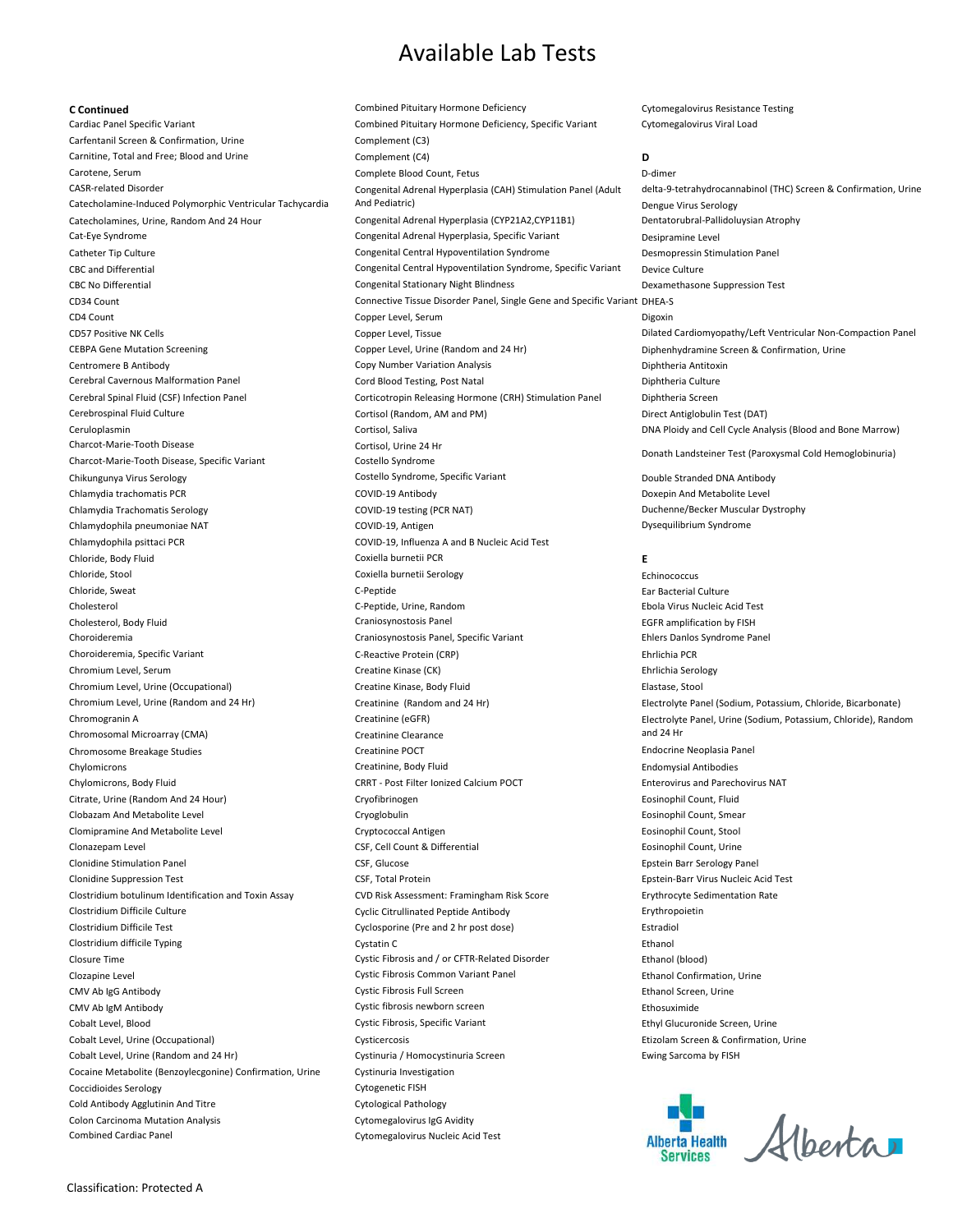### E Continued Giardia Cryptosporidia Assay Hepatitis C Virus Antibody

Factor IX Activity (Chromogenic And Clot Based) **Glucose Meter POCT** and Meter Poct and Meter Poct And Meter Poct And The Hepatitius C Virus Confirmation Factor IX Inhibitor **Factor IX Inhibitor** Glucose Suppression Panel **Hereditary Fructose Intolerance** Factor V Activity **Factor V Activity** Glucose Tolerance, 2 hr **Hereditary Glaucoma** Hereditary Glaucoma **Glucose Tolerance**, 2 hr Factor V Leiden Mutation **Factor Constructs** Glucose Tolerance, 3 Hours Hereditary Glaucoma, Specific Variant Factor V Leiden Mutation Glucose Tolerance, Gestational, 2 hr Factor VII Activity Glucose Tolerance, Postprandial Hypoglycemia Panel Factor VIII Activity (Chromogenic And Clot Based) Glucose, 2 Hr PC Hereditary Multiple Osteochrondromatosis Factor X Activity **Factor X Activity Glucose**, Random Factor XI Activity **Factor XI Activity Glucose, Random Urine** Factor XII Activity **Glutamic Acid Decarboxylase (Gad65)** Antibody **Hereditary Spherocytosis Analysis** Glutamic Acid Decarboxylase (Gad65) Antibody Factor XIII Activity **Subsetive Acid Decarboxylase (Gad65)** Antibody, CSF **Heritable Pulmonary Arterial Hypertension Panel** Familial Acute Myeloid Leukemia Panel **Familial Acute Myeloid Leukemia Panel Acute** Carology **Herpes Type Specific Serology** Familial Enteropathy with Villous Edema Gonadotropin Releasing Hormone Stimulation Panel Hexosaminidase, Serum Familial or Inherited Hypercholesterolemia entity of the Gonococcus Culture Conococcus Culture HHV-6 Species A Viral Load Fanconi Anemia and DNA Repair Disorders Panel Group B Strept Serotyping Herotyping HHV-6 Species B Viral Load Fasciola Serology Group B Streptococcus Screen Hidrotic Ectodermal Dysplasia 2 Fat, Stool, 72 Hour Case of the Growth Hormone Suppression Panel Face of High-Resolution HLA Typing Fat, Stool, Qualitative **Hirschsprung Disease** Hirschsprung Disease **Hirschsprung Disease** Fecal Alpha-1 Antitrypsin, Stool **Hirschsprung Disease, Specific Variant** Hirschsprung Disease, Specific Variant Fentanyl Confirmation, Urine The Haptoglobin Haptoglobin Haptoglobin Histone Antibody

Gabapentin Screen & Confirmation, Urine Hepatitis A Virus Acute Serology – IgM Antibody Galactosemia **Example 2** Term in the Hepatitis A Virus Immunity Serology – IgG Antibody Francisco HSV IgG Antibody Galactosemia Screen **Hepatitis B Core Antibody (Total and IgM)** HSV Resistance Testing Gamma Glutamyl Transferase (GGT) **Hepatitis Be Antibody Provincial Lab** HTLV I and II Serology Gamma Glutamyl Transferase, Body Fluid Hepatitis B e Antigen Provincial Lab HTLV I-II PCR gamma-Hydroxybutyric acid (GBH), Screen & Confirmation, Urine Hepatitis B Genotype Human Growth Hormone Human Growth Hormone Gastrin **Hepatitis B Resistance Testing** Human Herpesvirus 6 PCR and Human Herpesvirus 6 PCR Gastrointestinal / Polyposis Panel **Hepatitis B** Surface Antibody **Hepatitis B Surface Antibody** Human Herpesvirus 7 PCR Gastrointestinal Stromal Tumor Panel **Hepatitis B** Surface Antigen General Toxicology Panel-Urine **Hepatitis B** Virus Quantitative NAT Genital Culture, Bacterial **Hepatitis B, HIV and Syphillis by Blood Spot** Hepatitis B, HIV and Syphillis by Blood Spot Gentamicin (Pre, Post, Interval, Other) Manuel Alexander Hepatitis C Genotype

Extended Spectrum Beta-lactamase (ESBL) Screen Glomerular Basement Membrane Antibody Hepatitis C Virus NS3 Q80K Extractable Nuclear Antibody (ENA) **Glucagon** Glucagon Glucagon Hepatitis C Virus Quantitative NAT Eye Bacterial Culture **Glucagon Stimulation Panel Figure 2016** Hepatitis Delta PCR Glucose Fasting **Hepatitis Delta Serology** F Glucose Gestational Diabetes Screen (GDS) Hepatitis E PCR Factor II Activity **Factor II Activity Glucose Meter Check Hepatitis Exerology Hepatitis Exerology** 

Ferritin **Example 20 Territin** Haemophilus ducreyi PCR **Histoplasma Antigen** Histoplasma Antigen Fetal Cells, Blood **Figure 1 and Antibody** HIV 1 and 2 Serology (Antigen and Antibody) HIV 1 and 2 Serology (Antigen and Antibody) Fetomaternal Hemorrhage Theory and Theory Half Cystine Quantitation Theory and HIV by Rapid Assay Fibrinogen **Hantavirus PCR** Hantavirus PCR **Highland** Hantavirus PCR **HIV CCR5 Tropism Testing** Fibrinogen Heparin Neutralization **Hantavirus Serology** Hantavirus Serology **Hantavirus Serology** Hill Confirmation Testing Filaria Blood Smear New York Christian Hill Garten Hill Garten Hill Garten Hill Garten Hill Garten Hill Garten Hill Garten Hill Garten Hill Garten Hill Garten Hill Garten Hill Garten Hill Garten Hill Garten Hill Garten Hil Filaria Serology **Filaria Serology** HBA-Related Disorder, Specific Variant **HIV** Integrase Inhibitors Report FIT Colorectal Cancer Screening The Structure of the HBB-Related Disorder HIV Proviral DNA HIV Proviral DNA FLT3 Mutation Analysis **HBB-Related Disorder, Specific Variant** HIV Qualitative PCR FLT3/NPM1 Mutation Analyses (Blood, Bone Marrow) HCG, Serum (Quantitative) HIV Quantitative PCR Fluid Cell Count **HEV Resistance Report HEV Resistance Report HIV Serology Confirmation** Fluid Cell Differential Count Heinz Bodies HLA B27 Fluid Crystal Analysis **Helicobacter Pylori Culture** Helicobacter Pylori Culture Hull Typing - A29 HLA For Birdshot/Uveitis Fluorescent Treponemal Antibody **Helicobacter Pylori Stool Test** Helicobacter Pylori Stool Test HEA Typing - A31:01 HLA, Carbamazepine HS, Caucasian FMR1-RELATED DISORDER Hematopoietic Cell Chimerism (Blood and Bone Marrow) HLA Typing - B15:02 HLA, Carbamazepine HS, Asians Folate, Serum Hemochromatosis, HFE-Related HLA Typing - B57:01 HLA For Abacavir HS Follicle Stimulating Hormone (FSH) **Hemoglobin** Hemoglobin Hemoglobin Hemoglobin Hemoglobin Hemoglobin Hemoglobin Hemoglobin Hemoglobin Hemoglobin Hemoglobin Hemoglobin Hemoglobin Hemoglobin Hemoglobin Hemoglobin Hemoglobi Foreign Body Culture **Hemoglobin A1C** Hemoglobin A1C **Hemoglobin A1C** HEA Typing - Disease Association Francisella tularensis PCR **Hemoglobin A1c** Hemoglobin A1c Hemoglobin A1c Hemoglobin A1c Hemoglobin A1c Hemoglobin A1c Hemoglobin A1c Hemoglobin A1c Hemoglobin A1c Hemoglobin A1c Hemoglobin A1c Hemoglobin A1c Hemoglobin A1 Francisella Tularensis Serology **Hemoglobin And Hematocrit Fluid** HLA Typing - DQ6 (DQB1 06:02) HLA For Narcolepsy Free Androgen Index **Hemoglobin, Free (Plasma and Body Fluid)** HLA Typing - Pharmacogenomics Fructosamine **Hemoglobinopathy Evaluation** Hemoglobinopathy Evaluation **HLA Typing - Platelet Antibodies** Fungal Culture **Hemophilia A** Homocysteine Total Homocysteine Total Homocysteine Total Homocysteine Total Homocysteine Total Heparin Induced Thrombocytopenia https://www.mateur.com/mocysteine, Total, Urine G Hepatitis A PCR

Factor VIII Inhibitor **Factor Clucose, Booky Fluid** Glucose, Body Fluid Hereditary Neuropathy with Liability to pressure palsies (HNPP) Hereditary Hemorrhagic Telangiectasia / Arteriovenous Malformation Panel Hereditary Neuropathy with Liability to Pressure Palsies (HNPP), Specific Variant Homovanillic Acid (Hva) And Vanillylmandelic Acid (VMA), Urine (Random And 24 Hr)



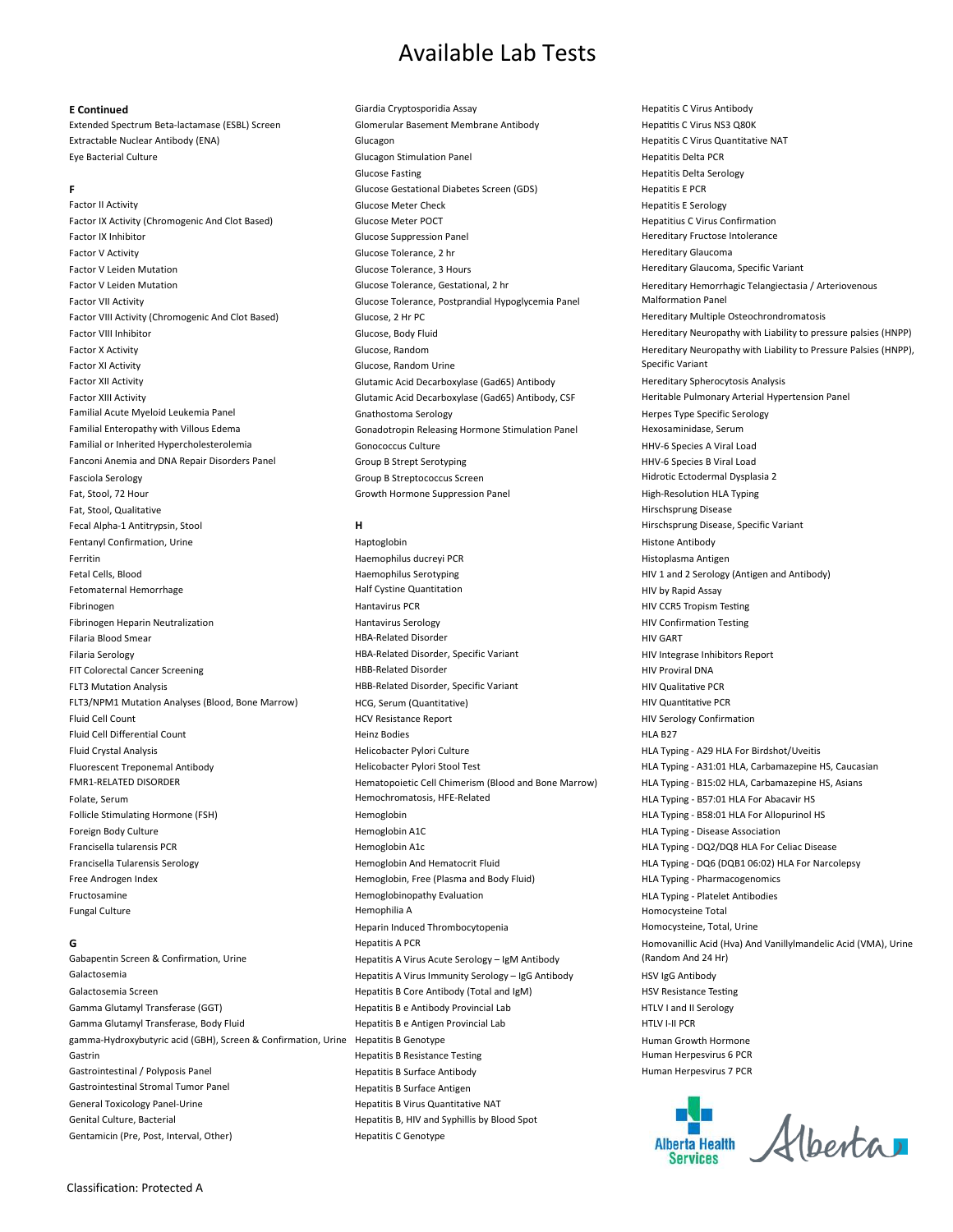# Hypoglycemia Fasting Panel **Community Community Community Community** Community Community Community Community Community Community Community Community Community Community Community Community Community Community Community Com

### Identity Testing and the Lactose Tolerance Test Controller Controller Mercury Level, Blood Lactose Tolerance Test IFN-Gamma Pathway Lamotrigine Level Mercury Level, Urine (Occupational) IgH Gene Rearrangement **Lasix Stimulation Panel** Lasix Stimulation Panel Mercury Level, Urine (Random and 24 HR) IL-12 Pathway(RB1 and pSTAT4) **Legal and pSTAT4** Levodopa) Stimulation Panel Metanephrines Fractioned, Free, Plasma Imipramine And Metabolite Level Level Lead Level, Blood Lead Level, Blood Metanephrines, Urine (Random And 24 Hour) Immunodeficiency Panel **Lead Level, Blood (Occupational)** Methadone Confirmation, Serum Immunoglobulin D **Immunoglobulin D** Lead Level, Urine (Random and 24 Hr) Methadone Level Immunoglobulin G Subclasses Leber Hereditary Optic Neuropathy, Specific Variant Methemalbumin Immunoglobulin G, CSF and the CSF Leflunomide Metabolite and the Methemoglobin Methemoglobin Immunoglobulins (IgA, IgG, IgM) and the Communication of Legionella Pneumophila Serology and Methotrexate Implanted Medical Device Culture Leigh Syndrome Leigh Syndrome Leigh Syndrome Methylmalonic Acid, Blood and Urine Inducible Costimulatory Molecule Assay **Microfilaria Blood Exam** Leishmania Culture **Microfilaria Blood Exam** Microfilaria Blood Exam Inferior Petrosal Sinus Sampling The Communication Leishmania Examination Communication Microfilaria Skin Exam Infliximab Leishmania Serology Microsatellite Instability Infliximab Antibodies **State Antibodies** Leprosy PCR Communications and Microscopic For Bv/Yeast Influenza A Virus Subtyping Minimal Residual Disease (AML, B-ALL or T-ALL) Panel Residual Disease (AML, B-ALL or T-ALL) Panel Influenza And Respiratory Syncytial Virus (RSV) Screen Leptospira Serology Miscology Test Miscellaneous Toxicology Test Influenza Hemagglutination Inhibition **Communistion Leucine Tolerance Panel** Communistic Communistic Mitochondrial Antibody Inherited Cancer and Endocrine Custom Gene Panel Leukemia/Lymphoma Panel (Bone Marrow and Blood) Mitochondrial Genome Analysis, Specific Variant Inherited Cancer and Endocrine Gene Panels, Specific Variant Leukocyte Adhesion Deficiency Mitochondrial Genome Deletion Duplication Analysis Inherited Cancer and Endocrine Single Gene Leukodystrophy and/or Porencephaly with Vascular Stroke Panel Mitochondrial Genome Sequencing Inherited Lipid Disorders **Levamisole Confirmation, Urine** Mitogen Stimulation Assay Inherited Rasopathies Limb-Girdle Muscular Dystrophy Type 2H and 2I Mixed Meal Tolerance Panel Insulin External Lipase, Body Fluid Mononucleosis Screen Mononucleosis Screen Lipase, Body Fluid Insulin Antibody Lipid Panel Mouth Stain for Candida/Yeast Insulin Stimulation Test **Analysis** Lipoprotein (a) Compared Lipoprotein (a) MPL Mutation Analysis Insulin Tolerance Panel For Growth Hormone Deficiency Loeys-Dietz Syndrome Panel Mucopolysaccharide (Glycosaminoglycan) Screen Insulin-Like Growth Factor 1 **State 1 Long QT Syndrome Panel** Mucopolysaccharidosis (MPS) Investigation Insulin-Like Growth Factor Binding Protein 3 Long-Chain 3-Hydroxyacyl-CoA Dehydrogenase Deficiency Mullerian Hormone Antibody Intrinsic Factor Antibody **Low-Resolution HLA Typing** Multimer Analysis Of Von Willebrand Factor Invariant NK Cells **Cells** LRBA Protein Expression **CELLS** LRBA Protein Expression **CELLS** Mumps IgG Antibody Iron Level, Tissue **Lung Carcinoma Mutation Analysis, Massarray** Mumps IgM Antibody **Mumps IgM Antibody** Iron Overdose **Internal and Separate Lupus Type Inhibitor** Cupus Type Inhibitor CRL 2009 and Mumps Virus PCR Iron Studies (Iron, TIBC, %Sat) Contract the Cuteinizing Hormone (LH) MIC 8q24 by FISH Ischemic Exercise Test Luteinizing Hormone Releasing Hormone Stimulation Test Mycophenolic Acid Inherited Vascular Disorder Panel, Single Gene and Specific Variant

JAK2-V617F Mutation Analysis Magnesium Mycoplasma/Ureaplasma Test Juvenile Hemochromatosis **Magnesium, Urine (Random and 24 Hour)** Magnesium, Urine (Random and 24 Hour) Juvenile Hemochromatosis, Specific Variant Malaria Blood Exam

Human Herpesvirus 8 PCR **KIT D816V Mutation Analysis** Malaria Serology Malaria Serology Human Molecular Genetics **Manganese Level, Blood** Karyotype **Manganese Level, Blood** Human Papillomavirus PCR KIT Exons 9, 11, 13, and 17 Mutation Analysis (for melanoma/GIST) Manganese Level, Urine (Random and 24 Hr) Human Polyomavirus PCR **Marijuan Polyomavirus PCR** Kleihauer-Betke Fetal Bleed Marijuana Metabolite (THC), Urine Confirmation Hydrogen Breath Test Krabbe Disease Maternal Cell Contamination Studies

Hypokalemic Periodic Paralysis **Action** Lactate Lactate Action Action Action Action Action Action Action Action A Hypokalemic Periodic Paralysis, Specific Variant Lactate Dehydrogenase (LD) Measles Virus PCR Measles Virus PCR Lactate Dehydrogenase, Body Fluid Medium-Chain Acyl-CoA Dehydrogenase Deficiency I<br>I Lactate Dehydrogenase, CSF External of the MELAS MERRF NARP (NELS MERRF NARP) (Set and the port of the port <br>I actate POCT (Set and the port of the port of the port of the port of the material of the material of the ma Lactate POCT and a set of the MELAS MERRF NARP, Specific Variant Linkage Analysis and the matrix of the MLH1 Promoter Hypermethylation Lipase Molybdenum Level, Blood Islet Cell Arginine Stimulation Panel **Channel Communisty Communisty Communisty** Cymphocyte Activation Markers Mycoplasma Mycoplasma / Ureaplasma Culture Isohemagglutinin Screen And Titre **Lymphocytic Choriomeningitis Virus PCR** Mycoplasma genitalium PCR Lynch Syndrome Cancer Panel Mycoplasma hominis PCR

Jo-1 Antibody Magnesium Stool, (Random And Timed) Myeloid Panel Malaria Rapid Screen Test

### H Continued **M** Continued **M** Continued **M** Continued **M** Continued **M** Continued

Hypertrophic Cardiomyopathy Panel Maturity Onset Diabetes of the Young Type 3, Specific Variant Immunoglobulin Free Light Chains **Leber Hereditary Optic Neuropathy** Methadone Methadone Metabolite (EDDP) Screen & Confirmation, Urine Immunoglobulin G4 **Methicillin-Resistant Staphylococcus Aureus** (Mrsa) Screen Methicillin-Resistant Staphylococcus Aureus (Mrsa) Screen Insulin Tolerance Panel For Central Adrenal Insufficiency Lithium Lithium Mucopolysaccharide (Glycosaminoglycan) Quantitation, Urine J Mycoplasma pneumoniae IgM JAK2 Exon 12 Mutation and the control of the Mycoplasma pneumoniae PCR and the Mycoplasma pneumoniae PCR Joubert Syndrome Related Disorders Magnesium, Body Fluid Magnesium, Body Fluid Myeloid Panel by Next Generation Sequencing

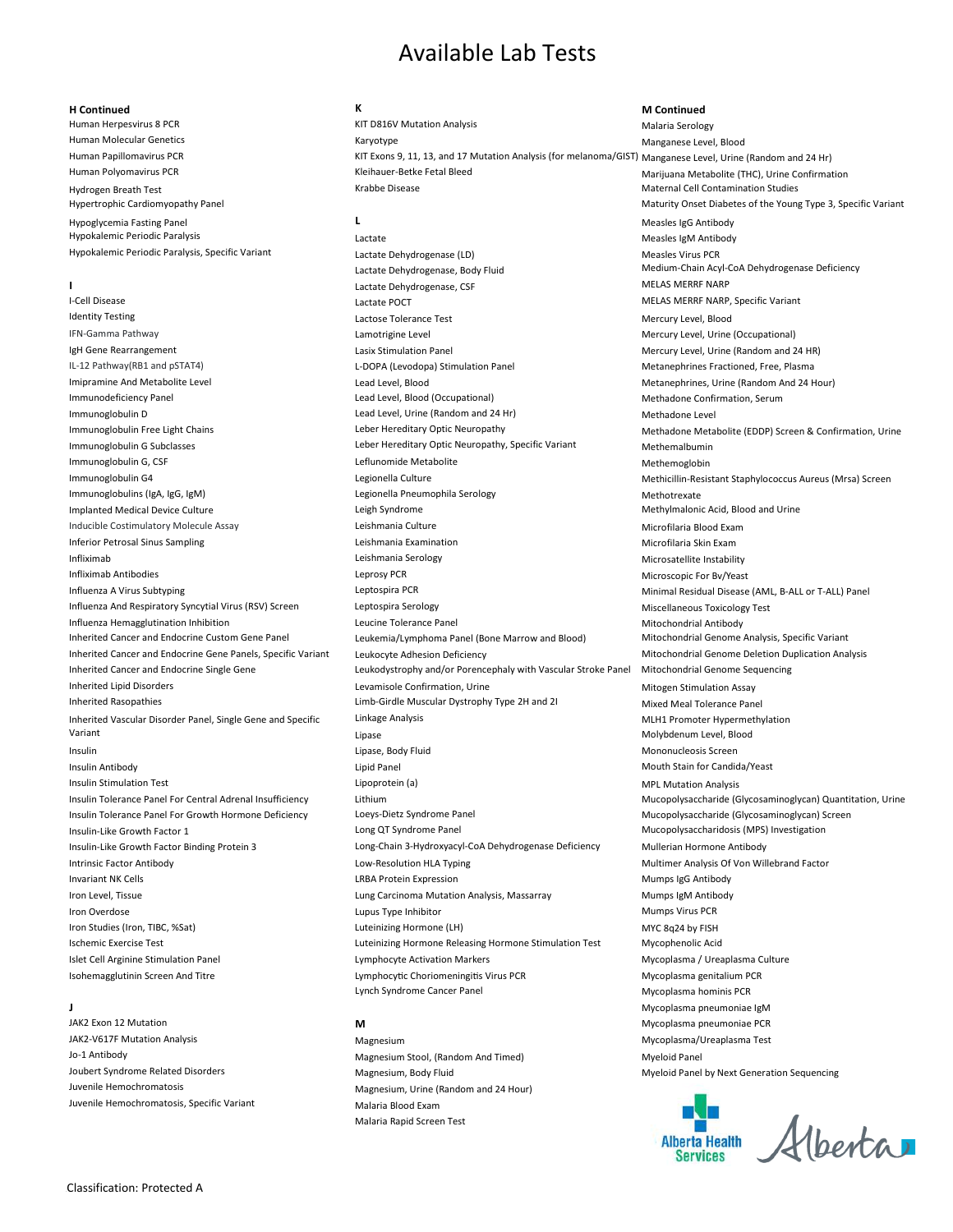### M Continued P Continued P Continued

Nickel Level, Urine (Random and 24 Hr) pH, CSF Non-Syndromic Hearing Loss, Specific Variant Phenytoin

Pancreatic Cancer Panel **Properties and Cancer Properties and Properties** Properties are properties and Properties PCR Pancreatitis, hereditary **Propoxyphene/Norpropoxyphene** Confirmation, Urine Rickettsiae Serology Pancreatitis, Hereditary, Specific Variant Prostate Specific Antigen (PSA) Total and Free Ristocetin Cofactor Activity Paraganglioma / Pheochromocytoma Predisposition Panel Prosthetic Joint Culture Prosthetic Interventional Prosthetic Joint Culture Rituxim Panel Paragonimus Serology **RICE 2020** Protected Brush S Bacterial Culture **RICE 2020** RNA Analysis Parasite / Arthropod Identification Protein 14-3-3 Parathyroid Hormone (PTH) Protein C Activity Parathyroid Hormone, Intraoperative **Protein Electrophoresis-serum** 

Myoglobin, Urine **Paroxysmal Noctural Hemoglobinuria Panel** Protein S Activity (Total and Free) Myotonic dystrophy example and the Parvovirus B19 IgG Protein Total, Body Fluid Protein Total, Body Fluid Parvovirus B19 IgM Protein, Urine (Random and 24 Hr) n Parvovirus B19 PCR Protein/Creatine Ratio, Urine Protein/Creatine Ratio, Urine N-Acetylaspartic Acid, Urine et al. (2011) Parvovirus B19 Viral Load Proteinase 3 Antibody Proteinase 3 Antibody Nasal Culture **PDGFRA Exons 12 and 18 Mutation Analysis** (for GIST) Prothrombin G20210A Mutation Neisseria Gonorrhoeae Culture **Pediatric Cancer Panel Pediatric Cancer Panel** Pseudocholinesterase **Pseudocholinesterase** Neisseria meningitidis PCR **Pentazocine Confirmation, Urine** PTT Nematode Culture **Network Culture Perform Cuantitation** Perform Quantitation **PERFORM PERFORM PTT Heparin Neutralization** Nephronophthisis 1 **Pericardial Fluid POCT** PTT Inhibitor Screen PTT Inhibitor Screen Neurofibromatosis Type 1 **Perinatal Maternal Screen** PTT Mixing Study PTT Mixing Study Neutrophil Cytoplasmic Antibody Peritoneal Dialysate Fluid Analysis (Fast, Overnight, 24 Hour) Pyruvate Blood Neutrophil Function-Oxidative Burst pH Cord (Arterial and Venous) Pyruvate Kinase Screen Nickel Level, Serum and the service of the service of the pH, Body Fluid Pyruvate, CSF and Pyruvate, CSF and Pyruvate, CSF Nicotine Metabolite (Cotinine) Screen, Urine Phencyclidine (PCP) Screen % Confirmation, Urine Q NK Cell Degranulation **Phenobarbital** Phenobarbital **Phenobarbital** Qualitative PCR PML-RARA Transcripts Nocardia Culture **Phenylalanine & Tyrosine Monitoring, Dried Blood Spot** Quant PCR BCR-ABL1 Transcripts Non-Syndromic Hearing Loss Phenylalanine and Tyrosine Monitoring, Plasma QuantiFERON TB Plus Test Norovirus PCR **R** Phenytoin, Total and Free **R** Phenytoin, Total and Free R **R** Nortriptyline Level Phosphate Rabies Antibody NPM1 mutation analysis example and the state of the phosphate, Body Fluid Rabies PCR abies PCR N-Telopeptide **Phosphate, Urine (Random And 24 Hour)** Rapid Aneuploidy Detection (RAD) Rapid Aneuploidy Detection (RAD) Nucleic Acid Testing **Phosphorylated STAT3** Rapid RSV Screen Rapid RSV Screen Pinworm Exam **Rapid Thyroxine Absorption Panel O Pipecolic Acid; Blood, CSF and Urine Rare Variant Rare Variant** Occult Blood, Stool **Stool Plasma Catecholamines** Plasma Catecholamines Recent Thymic Emigrants Octreotide Suppression Panel **Plasma Cell Dysplasia** Plasma Cell Dysplasia Red Blood Cell Antibody Screen And Identification, Blood Cell Antibody Screen And Identification, Blood Oculocutaneous Albinism **Plasmodium (Malaria) PCR** Red Blood Cell Antibody Screen And Identification, Eluate Oculopharyngeal Muscular Dystrophy **Platelet Aggregation** Platelet Aggregation Red Blood Cell Antibody Titre Oligosaccharides Screen **Platelet Mixing Studies** Platelet Mixing Studies **Red Blood Cell Antigen Phenotyping** Opiate Screen, Urine **Platelet POCT** Platelet POCT **Platelet POCT** Red Cell Genotyping ( D Antigen And Extended) Opiates Confirmation, Urine **Network:** Platelet Reticulocytes **Red Cell Osmotic Fragility** Red Cell Osmotic Fragility Opioid Dependency Panel-Urine **Properties Community Platelet Storage Pool Deficiency Reducing Substances**, Urine Oral Culture **Platelet Surface Markers** Platelet Surface Markers **Refractory to Platelets - HLA Investigation** Oral Infection Panel **Pleural Fluid POCT Pleural Fluid POCT Pleural Fluid POCT Pleural Fluid POCT Regulatory T Cells** Organic Acids, Screen **PML/RARA by Immunofluorescent Assay(FISH)** Relationship Testing Ornithine Transcarbamylase Deficiency **PML/RARA by PCR (Diagnostic and Follow-up)** Renal Cancer Panel Orotic Acid, Urine **Properties Acid, Containing the Containing Containing Containing Containing Containing Containing Containing Renin** Osmol Gap **Properties Accord Contract Culture** Pneumocystis jirovecii Detection **Respiratory Culture** Respiratory Culture Osmolality And Osmol Gap, Stool Porphobilinogen, Quantitative; Random Urine Respiratory Pathogen Panel Osmolality, Body Fluid Porphryins, Urine (Random and 24 Hour) Respiratory Syncytial Virus and Influenza Panel Osmolality, Serum/Plasma entity and the Stool Porphyrin Screen, Stool Respiratory Virus Panel Osmolality, Urine **Consumers and Consumers and Consumers** Posaconazole Level **Respiratory Viruses, Serology** Respiratory Viruses, Serology Osteogenesis Imperfecta Panel **Potassium, Body Fluid** Potassium, Body Fluid Potassium, Body Fluid Restrictive Dermopathy Ova And Parasite Examination, Stool **Protocome Containers** Potassium. CSF **Reticulin Antibody Screen and Titre** Ovarian Cancer Panel **Potassium, Stool Potassium, Stool** Potassium, Stool Reticulocyte Count Overgrowth Panel **Properties and Covergrowth Panel** Prader-Willi Syndrome **Rett syndrome** Rett syndrome Oxalate, Urine, (Random and 24 Hour) **Pre - Albumin** Pre - Albumin Rett Syndrome, Specific Variant Pregnancy Test (HCG, Qualitative) Manuscriptus Rheumatoid Factor P<br>
Prenatal Serology Panel Companies and Metabolite Level Companies and Metabolite Level Companies and Rheumatoid Factor, Body Fluid<br>
Pan Arrhythmia Panel Companies and Metabolite Level Companies and Metabolite Level Compa Pan Arrhythmia Panel **Procainamide And Metabolite Level** Procainamide And Metabolite Level **Process Communisty Communisty** Prenatal Pan Cardiomyopathy Prenatal Process Processerone **Processerial Processerial Processerial A** Progesterone **Progesterone** Ribonucleoprotein Antibody

Myeloperoxidase Antibody **Parietal Cell Antibody** Parietal Cell Antibody Protein Electrophoresis-urine Random and 24 hr)

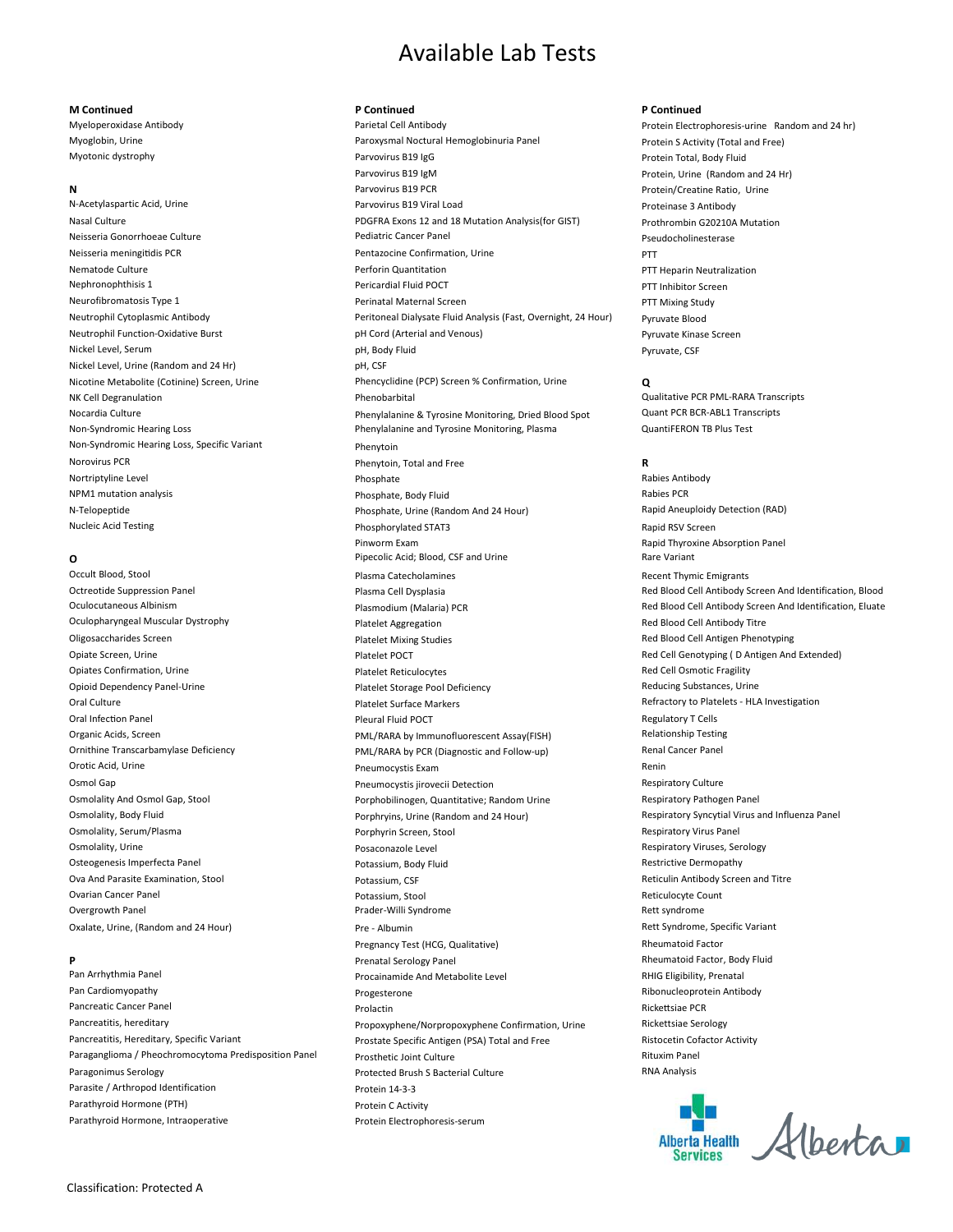RNA Fusion Analysis Surgical Pathology Troponin POCT Rod Cone Dystrophy **Synovial Sarcoma By FISH** Trypanosoma African PCR Trypanosoma African PCR Rod Cone Dystrophy, Specific Variant Syphilis Inno-LIA Score Trypanosoma American PCR Rotavirus PCR Trypanosome Examination Computer Syphilis Screen Syphilis Screen Trypanosome Examination Rotavirus Test **Syphillis VDRL, CSF** Test Syphillis VDRL, CSF TEST TEST TEST Receptor Antibodies RSV and Influenza NAT Tuberous Sclerosis Rubella IgM T Rubella Immunity Serology – IgG T4 - Free T4 - Free T4 - Free U

S-Adenosylmethionine and S-Adenosylhomocysteine, Plasma T.pallidum (Syphilis) PCR Urea Salicylate Salicylate School of the Salicylate School of the Salicylate School of the School of Tacrolimus Urea Body Fluid Sapovirus PCR Tay-Sachs Carrier Testing Tay-Sachs Carrier Testing Urea Breath Test (Helicobactor Pylori Breath Test) Sarcoma Carcinoma Mutation Analysis **Nation Analysis** T-Cell Subsets (CD3/CD4/CD8) and Mutation Clearance Scabies Examination **TER volume 2006** TCR vbeta Repertoire **TER volume 2006** Urea Urine (Random, 24 and 48 Hour) Schistosoma Serology **Testosterone Bioavailable** Testosterone Bioavailable **Urea Urine; Pre/Post Dialysis** Schistosomal Egg Hatching Testosterone Free Testosterone Free Testosterone Free Testosterone Pree Ureaplasma spp. PCR Schwannomatosis Panel Testosterone, AM or PM collection CR under the Ureaplasma urealyticum PCR Scl-70 Antibody Testosterone, Free And Bioavailable Urinalysis Scrub Typhus Serology **Testosterone, Total Community Community** Testosterone, Total Community Community Community Community Community Community Community Community Community Community Community Community Community Communit Secretin Stimulation Panel Tetanus Antitoxin Urine Blood, Post-Transfusion Selenium Level, Serum Th17 Enumeration Urine Culture Selenium Level, Urine (Random and 24 Hr) Thallium Level, Blood Selenium Level, Blood Urogenital Culture Semen Analysis, Fertility Assessment Thallium Level, Urine (Random and 24 Hr) Semen Analysis, Post Vasectomy **Theophylline** Theophylline **V** Serum Ketones **Thiocyanate** Thiocyanate **Thiocyanate** Valproate Valproate Sex Determination and the Community of the Culture Culture Community of the Community of the Community of the Community of the Community of the Community of the Community of the Community of the Community of the Community Sex Hormone Binding Globulin North America Christian Thrombin Time Vancomycin (Pre Dose, Post Dose, Other) Sialic Acid, Total and Free, Urine Thrombin Time Heparin Neutralization Vancomycin-Resistant Enterococcus (Vre) Screen Sickle Cell Screen Thromboelastogram Variant Detection Simian Herpes B Virus **Summan Herpes B Virus Comman Constructs** Thrombosis Investigations **Varicella Zoster IgG Antibody** Sirolimus **Sirolimus** Thyroglobulin Thyroglobulin Chronic Late and the Varicella Zoster IgM Antibody Sjogrens Syndrome-A Antibody Thyroglobulin Antibodies Varicella Zoster Serology Sjogrens Syndrome-B Antibody Thyroid Peroxidase Antibody Very Long Chain & Branched Chain Fatty Acids, Blood Skeletal Dysplasias Panel Thyroid Stimulating Hormone (TSH) viscosity, Fluid Skeletal Dysplasias Panel, Specific Variant Thyroid Stimulating Hormone (TSH) Progressive Viscosity, Serum Skin Cancer Panel Nitamin A Nitamin A Nitamin A Nitamin A Nitamin A Nitamin A Nitamin A Nitamin A Slide For AFB Examination **Tissue Culture** Tissue Culture **Vitamin B1** Vitamin B1 Smith Antibody **Tissue Transglutaminase IgA** Tissue Transglutaminase IgA Vitamin B6 Sodium, Body Fluid **Tissue Transglutaminase IgG** Collection Collection Collection Collection B12 Sodium, CSF **Tobramycin (Pre Dose, Post Dose, Interval Dosing, Other)** Vitamin C Sodium, Stool Sodium, Stool South American Control of Torsion Dystonia Control of Torsion Dystonia Vitamin D(1-25 Dihydroxy) Specific Gravity, Fluid Specific Gravity, Fluid Specific Gravity, Fluid Specific Gravity, Fluid Specific Gravity, Fluid Specific Gravity, Fluid Specific Gravity, Fluid Specific Gravity, Fluid Specific Gravity, Fluid Specif Spinal Bulbar Muscular Atrophy Toxoplamsa PCR Toxoplamsa PCR Vitamin E Spinal Muscular Atrophy Toxoplasma gondii Culture Von Willebrand Antigen Von Willebrand Antigen Sputum Culture, Routine **The Contract Contract Contract Contract Contract Contract Contract Contract Contract Contract Contract Contract Contract Contract Contract Contract Contract Toxoplasma IgG Antibody Contract Contrac** Staphylococcus aureus Toxin **Toxoplasma IgM Antibody** Chamber 2012 Toxoplasma IgM Antibody Chamber 2013 Toxoplasma IgM Antibody Sterility Culture Tramadol Screen & Confirmation, Urine Sterility Culture, Mycoplasma **W W Transferrin** Transferrin **W W** Steroid Sulfatase Deficiency<br>Steroid Sulfatase Deficiency, Specific Variant Transfusion Related Acute Lung Iniury (TRALI) WATE Stool WATE Stool Steroid Sulfatase Deficiency, Specific Variant Transfusion Related Acute Lung Injury (TRALI)<br>Stickler Syndrome Panel West Nile \ Trichinella Serology Stool Culture **Trichomonas Vaginalis Screen** Trichomonas Vaginalis Screen West Nile Virus PCR Streptococcus pneumoniae Serotyping example the Tricyclic Antidepressants Screen, Serum Whole Blood Glucose Streptolysin O Antibody Tricyclic Antidepressants Screen, Urine Williams Syndrome Strongyloides **Strongyloides** Microsoft Christian Triglycerides Triglycerides Microsoft Christian Microsoft Aldrich Syndrome Protein Panel Strongyloides Culture **Triglycerides, Body Fluid** Wound Bacterial Culture, Deep And Superficial Strongyloides Serology Triiodothyronine (T3) Sugar Identification, Urine Trimipramine And Metabolite Level Sulfite Screen Troponin

Rubella Virus PCR TERR T Cell Receptor (TCR) Gene Rearrangement Cell Receptor (TCR) Gene Rearrangement Cell Receptor (TCR) Gene Rearrangement Russell Silver Syndrome The Syndrome Cell Receptor Beta Testing Cell Receptor Beta Testing Cell Receptor Beta Testing Cell Receptor Beta Testing Cell Receptor Beta Testing Cell Receptor Beta Testing Cell Receptor Beta Test T Cell Receptor Gamma Testing Value of the Urate **S** T Cell Subsets Panel **Community Community Community Community** T Cell Subsets Panel **Community Community Community** Community Community Community Community Community Community Community Community Community Community Co Saccharomyces Cerevisiae Antibody **terms** the state of the state of the state of the state of the state of the terms of the state of the state of the terms of the terms of the state of the state of the state of the state o Trichinella Serology entity of the Panel Trichinella Serology West Nile Virus Serology

### R Continued S Continued T Continued